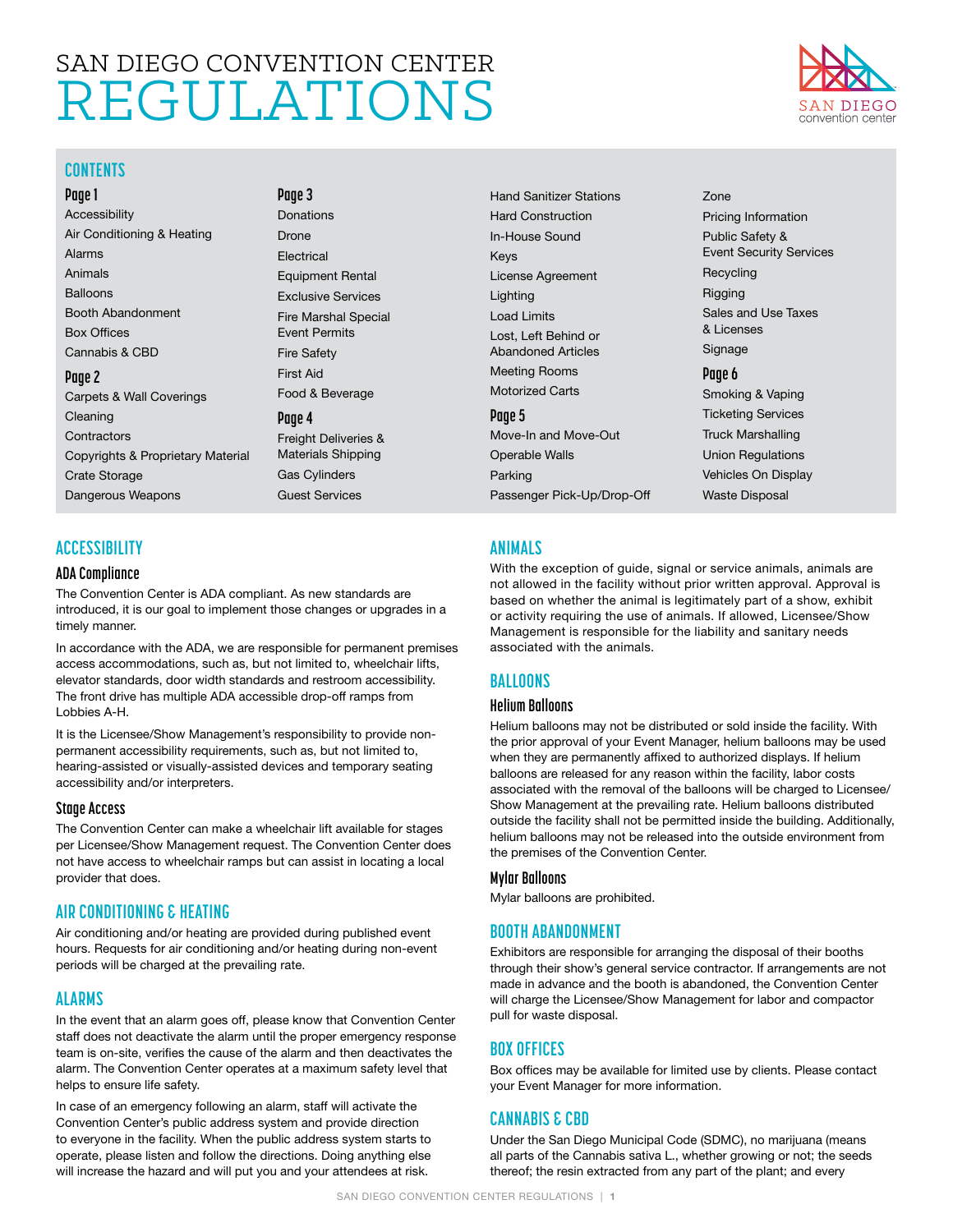<span id="page-1-0"></span>compound, manufacture, salt, derivative, mixture or preparation of the plant, it seeds or resin) or marijuana products (means cannabis that has undergone a process whereby the plant material has been transformed into a concentrate, including but not limited to, concentrated cannabis, or an edible or topical product containing cannabis or concentrated cannabis and other ingredients) can be sold or distributed unless they are sold from a licensed marijuana outlet.

CBD oil is regulated under the SDMC because it is made from a portion of the cannabis plant. Sales and sampling are prohibited on-site at the venue.

# **CARPETS & WALL COVERINGS**

#### **Damage**

Licensee/Show Management is responsible for all damage during an event. Licensee/Show Management will be responsible for cleaning costs associated with the removal of stains. If carpet/wall coverings cannot be sufficiently cleaned or if the damage is severe (cuts, rips or tears), Licensee/Show Management will be responsible for the replacement cost of the carpet or wall covering.

#### **Exhibit Booth Carpeting**

Exhibitors are responsible for providing or arranging for their own carpeting in the booth area. Tabletop displays may be allowed in a carpeted area without additional treatments. However, any carpeted area used for commercial exhibits or substantial displays must have additional protective carpet laid over the Convention Center's carpet to protect it from inordinate wear and tear or damage. For further clarification, see your Event Manager.

# **CLEANING**

The San Diego Convention Center is the exclusive in-house cleaning service for all events.

#### **Booth Cleaning**

Exhibitors may complete online pre-order forms as directed in their advance show kits. A Convention Center employee will be available to take on-site booth cleaning orders and provide customer service to exhibitors.

As an exclusive service, this means exhibitor-affiliated contractors (EACs) may not provide any cleaning service to a booth. All cleaning must be requested through the Convention Center. EACs will be asked to leave the premises if found in violation of this exclusive provision.

#### **Common Areas**

The Convention Center provides a complimentary cleaning of all common areas not used for registration purposes.

#### **Exhibit Floor**

The Convention Center delivers a broom clean floor. Licensee/Show Management is expected to deliver it back in the same condition. There will be an additional charge assessed for cleaning tape residue on the floor and for bulk trash removal at the conclusion of your event.

#### **General Session, Sails Pavilion, Exhibit Hall & Ballrooms**

The Convention Center provides a midday and overnight refresh for general session areas located in exhibit halls. Any additional cleaning service needs resulting from production or session activities shall be provided by the Convention Center and are billable at the prevailing rates.

#### **Meeting Rooms**

Meeting rooms that are rekeyed by request of the client are not cleaned nor are deliveries made until Licensee/Show Management staff is in the room. Meeting rooms designated as general access are cleaned on our schedule and deliveries are made per Licensee/Show Management requests.

One midday and overnight room refresh is provided for each meeting room in use. The refresh includes trash disposal and replacement of the speaker's water. Overnight refresh also includes straightening of tables and chairs. Additional charges may be assessed for excessive trash. If you have dedicated refresh schedule requirements beyond our usual midday refresh, appropriate labor charges will apply in relation to the

scope of the work to be done. Your Event Manager can assist you with a room refresh schedule.

# **CONTRACTORS**

Licensee/Show Management must provide a list of contractors that will be used during the event at least 30 days prior to the first move-in day. The list assists the Convention Center with the pre-planning of services and security programs.

# **COPYRIGHTS & PROPRIETARY MATERIAL**

ASCAP, BMI, dramatist fees, copyright license fees, patent fees or any other fee or royalty attached to copyrighted or proprietary material are Licensee/Show Management's responsibility. Please ensure that the appropriate reporting and payment of fees cover all presentations associated with an event. The Convention Center is not responsible for any violation for infringement rights of any owner or presented material.

# **CRATE STORAGE**

#### **Exhibit Floor**

Crate storage is allowed on the exhibit floors under the following conditions and with Fire Marshal approval:

- In areas no larger than 10' by 50' and no higher than eight feet
- 10' of clear aisle space must separate adjacent storage areas
- Areas must be within licensed space
- Provide paths of travel to common exits
- Marked exitways
- Separated from exhibit space by pipe and drape, or other traditional service contractor supplied materials
- Kept neat, clean and orderly throughout your time in the facility
- Predefined on your floor plans

#### **Loading Dock**

Limited storage of empties is available on the dock. All dock storage must be in compliance with the Convention Center's ability to contain flame spread. Please check with your Event Manager for details.

All rampways and entrances must be kept clear at all times. The Convention Center reserves the right to define the number of docks available for storage of event equipment and empties.

The Convention Center's storage program is defined by the availability of dock space, the capacity of its fire suppression system and response time of our nearby fire stations.

If a fire watch is required, any costs associated would be the responsibility of the licensee.

# **DANGEROUS WEAPONS**

A dangerous weapon is any object or device designed or intended to be used to inflict serious injury upon persons or property. The possession of a dangerous weapon is prohibited in the Convention Center. All concealed weapons are strictly prohibited in the Convention Center.

Dangerous weapons include, but are not limited to: firearms, explosives, stun guns, handcuffs, brass knuckles, sticks, clubs, batons, martial arts instruments, pepper spray, tear gas, knives, etc. Guests found in possession of the above mentioned items will be asked to remove the item from the Convention Center or dispose of it. Guests who refuse to comply will be removed from the building and may be subject to arrest.

#### **Firearms**

Only active on-duty police officers may carry firearms within the Convention Center in accordance with their duties. All others are strictly prohibited regardless of license or status. If firearms are an integral part of an event, an exhibitor may display a firearm as part of its exhibit during an event subject to the following:

- Prior approval from the San Diego Convention Center
- The exhibitor must comply with all federal, state and local laws governing the possession and/or sale of firearms
- Firearms must be deactivated by removal of the firing pin, the bolt or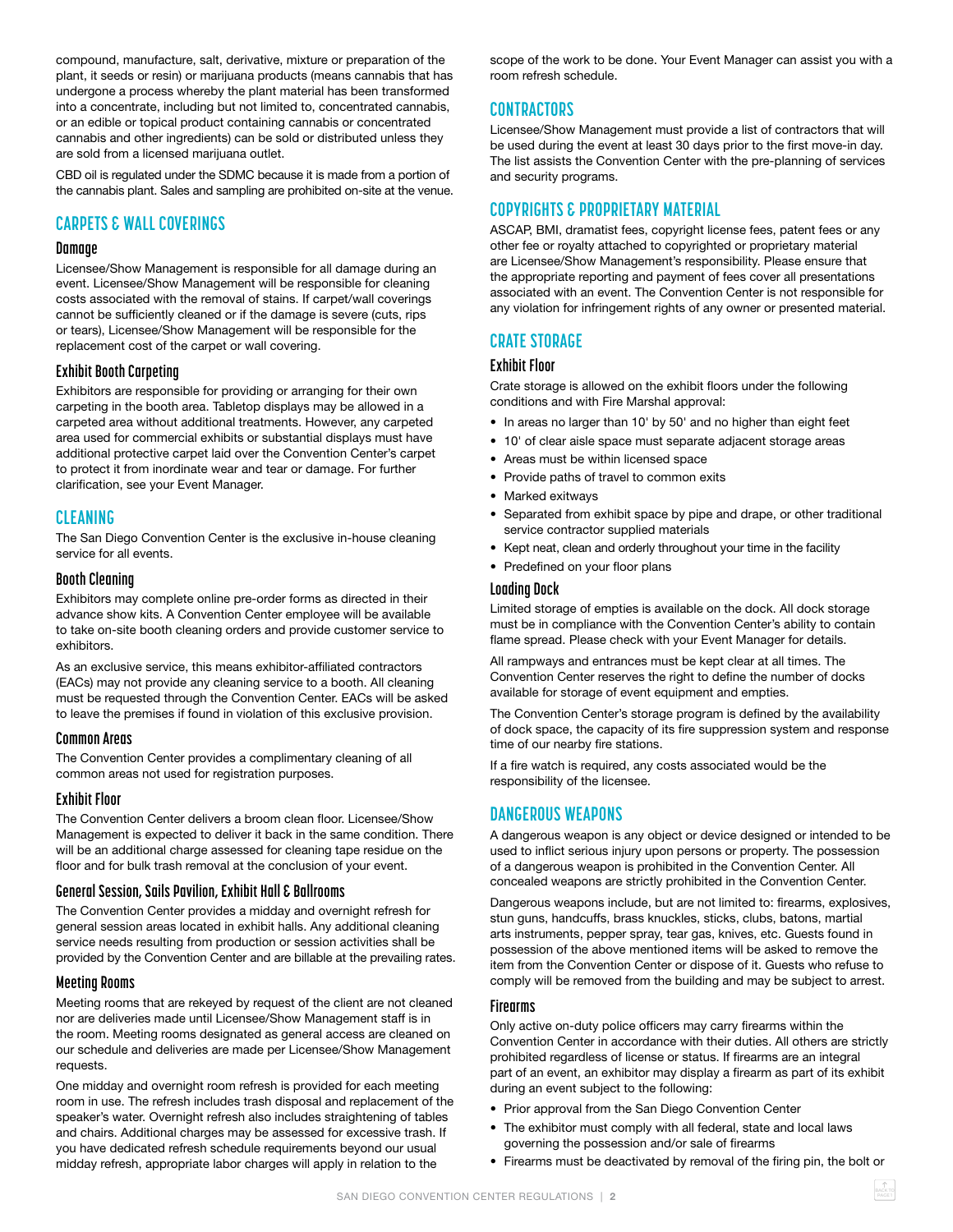<span id="page-2-0"></span>otherwise altered so that they are incapable of being fired

- Firearms may not be loaded or fired in the Convention Center
- Exceptions may be granted, at the Convention Center's sole discretion, for particularly rare antique firearms displayed in a locked case or otherwise made inaccessible
- Powder or primers and ammunition are prohibited in the Convention Center
- Any violation of this policy may result in immediate removal from the building

#### **DONATIONS**

If Licensee/Show Management or exhibitors would like to donate leftover materials, please contact your Event Manager. The donor will be advised where to bring the items. Once accounted for, the Convention Center will tag the items as donated property and arrange for pick-up. Donations must be pre-arranged with your Event Manger to guarantee acceptance and/or placement.

#### **DRONE**

Limited drone usage is permitted inside the Convention Center. Drones are not permitted to fly on the outside perimeter of the building without prior FAA authorization. For additional information, contact your Event Manager.

#### **ELECTRICAL**

#### **Electric Safety**

All show and exhibitor equipment must be UL approved. Extension cords shall be three-wire with ground and shall service one appliance or device. Multi-plug adapters must be UL approved and have an overload internal circuit breaker. Home-type "cube" taps are prohibited. Spliced wires are heat generators and are prohibited.

Cooking/warming devices shall be electric and shall be UL or FM approved. Cooking/warming devices and heated products need to be four feet away from the front of the display, or have a shield 18" high, 1/4" thick across the front and down the sides of the demonstration area. A 2A10BC fire extinguisher must be in the booth and readily available near the demonstration area.

Electrical equipment shall be installed, operated and maintained in a manner that does not create a hazard to life or property. Sufficient access and working space must be provided for all electrical equipment and must comply with current N.E.C. standards.

#### **Electric Services**

The Convention Center requires that all electrical work inside or attached to disconnect switches, panels, motor control centers, panel boards and other electrical equipment controlled by the Convention Center, be performed by Convention Center electrical staff or approved utility services contractors only.

The Convention Center provides no event electrical service. Contact your Event Manager for a list of approved contractors.

Please contact your electrical service contractor regarding the provision of and fees associated with 24-hour electrical service for event exhibit/ trade show areas.

#### **EQUIPMENT RENTAL**

The Convention Center's equipment inventory is typically adequate to accommodate several simultaneous events. Current prices can be found in the Convention Center Pricing Guide. Please let your Event Manager know what your needs are as soon as possible.

When the inventory is exhausted, Licensee/Show Management must make arrangements for additional equipment at their own expense.

#### **EXCLUSIVE SERVICES**

Please see your License Agreement for a list of those services. In addition, your Event Manager can provide a list of vendors for other services.

#### **FIRE MARSHAL SPECIAL EVENT PERMITS**

Special event permits are required for exhibits, tents, lasers, open flame, pyrotechnics or special requests.

For the permit application process and general information, please refer to the [City of San Diego's Special Event information page](https://www.sandiego.gov/fire/services/permits/events) or contact the City of San Diego directly.

#### **FIRE SAFETY**

The use of welding equipment, open flames, decorative candles or smoke emitting devices or material is prohibited. Exceptions may be made with prior approval by the Fire Marshal.

All display materials must be flame retardant according to California fire codes. A fire retardant certificate of the display materials and the exhibitor booth construction must be posted or readily available within the exhibit. If smoke detectors are required for exhibit enclosures or for multi-level exhibit booths, or if the Fire Marshal deems necessary, special fire watch coverage will be in effect and billable when the exhibit or show is closed for business.

The use of burning fluids, oils, camphene, liquid oxygen, ethylene, kerosene, gasoline or anything else of like nature is discouraged in the facilities. If your event absolutely requires the use of hazardous materials, maximum limits and controls will be placed on use of such materials. Those maximum limits and controls include our reserved right to curtail the use of the materials. Fire Marshal approval is required.

Exits, entrances, air supply vents, ramps, sidewalks, hallways, stairways, elevators, escalators and aisleways must be kept clear at all times. Exit signs must be kept visible at all times. Fire extinguishers, fire protection valves and fire hose cabinets must be kept clear at all times.

#### **Pyrotechnics, Lasers & Hazing**

A special permit is required for the use of pyrotechnics and/or lasers. Each situation must be individually pre-approved by your Event Manager and the Fire Marshal. If approved, the use of pyrotechnics and/or lasers will be strictly controlled and continuously monitored. Standby fire personnel may be required. Licensee will be charged by the Convention Center for the cost of standby personnel.

#### **Sails Pavilion**

Clients are no longer able to use hazing, mist or fog-producing machines or elements in the Sails Pavilion. With our LED lights and fire system, no particle components are allowed into the intake system.

#### **FIRST AID**

It is Licensee/Show Management's responsibility to make arrangements for first aid services for events at the Convention Center. However, should event demographics or numbers demonstrate the need for such coverage, the Convention Center reserves the right to require Licensee/ Show Management to engage first aid services for an event. You may contact your Event Manager for a list of providers.

#### **FOOD & BEVERAGE**

#### **Outside Food & Beverage**

Food and beverage items cannot be brought in from outside the building. The Convention Center has an exclusive agreement to provide all catering and concessions within the facility. If staff witness an individual bringing outside food into the Convention Center, they will be turned away. Our food and beverage division offers a wide range of food options and can help your team plan accordingly to ensure your catering and concessions needs are met.

#### **Samples**

Food and beverage product exhibitors who are germane to events and are lawful manufacturers or distributors of food and/or beverage products may distribute samples. Samples must be distributed from those specific exhibitor booth locations only. Samples may not exceed two ounces by weight of a solid product, and four ounces by volume of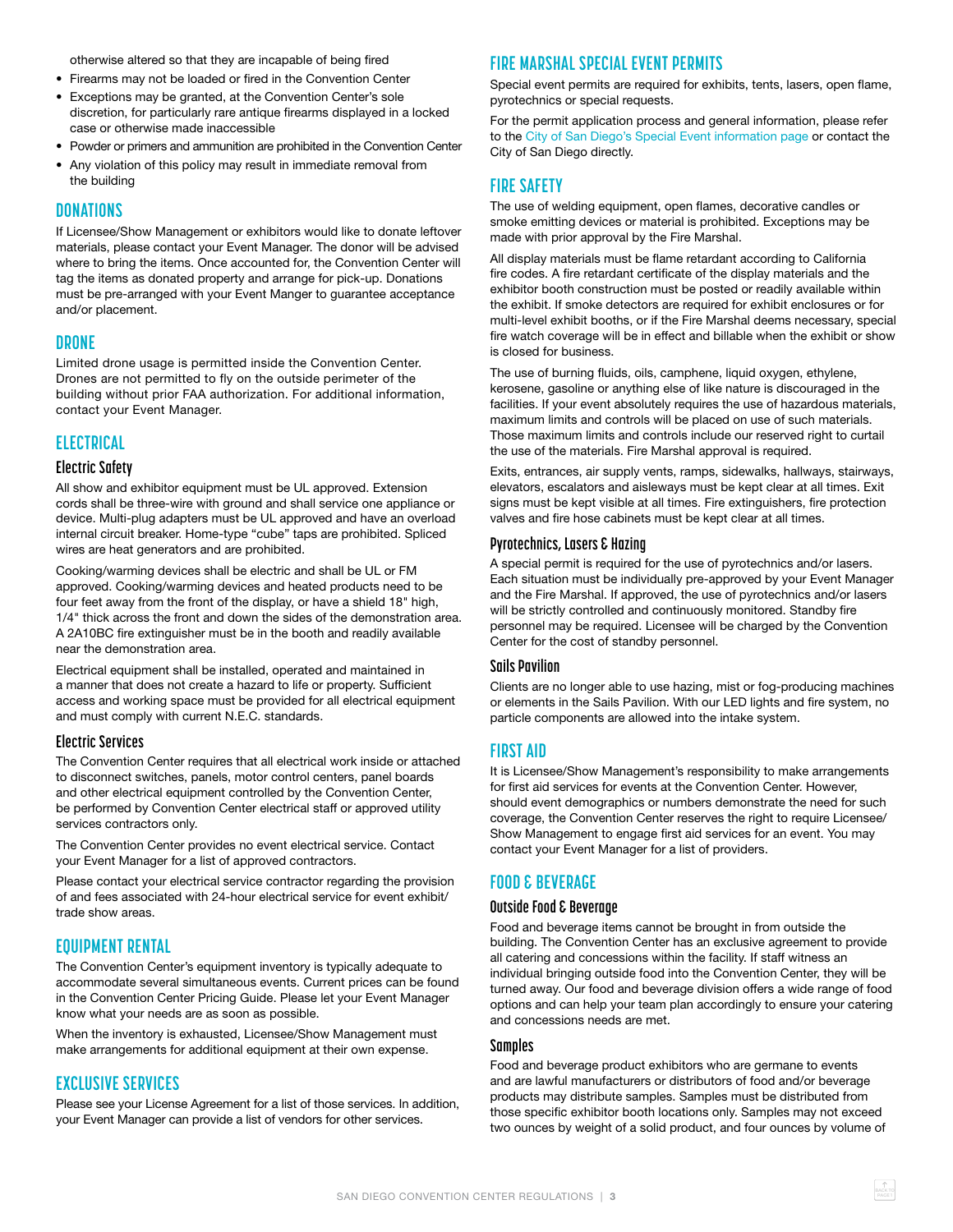<span id="page-3-0"></span>a non-alcoholic beverage product. All alcoholic beverage sampling must be serviced by the Convention Center's Food and Beverage Department. Approval for distribution of samples must be obtained prior to an event.

Please contact the Catering Department at 619.525.5800, or your Event Manager for additional information prior to the event.

# **FREIGHT DELIVERIES & MATERIALS SHIPPING**

The Convention Center will not accept delivery of show materials or freight. Freight or shipping carriers must deliver freight to the attention of Licensee/Show Management's official service contractor or Licensee/ Show Management during licensee's contracted days.

If your event does not have an official service contractor and your shipment cannot be hand carried to your space, then you must use the docks and have appropriate union labor hired to accept and deliver to your space regardless of location.

Delivery address must reference the name of the event location (i.e. hall or meeting room), show contact name and must not arrive until the first contracted show day. Additional information will be provided by your Event Manager.

### **GAS CYLINDERS**

All gas cylinders must be securely fastened to a carriage or to a fixed location at all times, and may be subject to Fire Marshal review.

# **GUEST SERVICES**

Guest Services are provided exclusively by the Convention Center for door persons and ticket takers.

The Convention Center provides a complimentary number of Guest Services staff for your event, with uniformed Guest Services staff serving as greeters at the front door and as information and direction specialists in the lobbies.

Guest Services staff beyond the complimentary level are available at billable rates. There is a four-hour minimum for all Guest Services staff. The overall hourly estimate will include one-hour of staff briefing time (30 minutes before and after).

# **HAND SANITIZER STATIONS**

The San Diego Convention Center is the exclusive provider of hand sanitizer stations. Complimentary stations are available in lobbies; additional stations are available for a fee. See pricing guide for details.

#### **HARD CONSTRUCTION**

The Convention Center does not allow any hard construction activities to be executed on the exhibit floor or within the building, such as, but not limited to, material sawing, painting, welding, soldering, etc. without prior written approval.

No spray paint, adhesives, cement and/or anchors are allowed on the premises.

#### **IN-HOUSE SOUND**

The in-house sound system is managed exclusively by the Convention Center's preferred in-house audio visual contractor. Any use of the house sound system should be arranged through them in conjunction with your Event Manager. The Convention Center does not allow outside equipment to be connected to or operated from the house sound system.

There are several incentives when utilizing our preferred in-house audio visual contractor as your provider. They can arrange for a complete variety of audio visual services, staging, production and sophisticated multi-media services. Their offices are in the Convention Center; they also maintain a local warehouse with an extensive inventory to provide for any audio visual needs. There is an additional fee for use of facility equipment or audio lines for broadcasts and recording.

# **KEYS**

Please refer to the [Convention Center Pricing Guide](https://www.visitsandiego.com/meeting-planners/planning-resources) for information on rekeying and replacing lost keys.

# **LICENSE AGREEMENT**

The Convention Center's License Agreement is the governing document for an event.

# **LIGHTING**

#### **Lighting Levels**

A 50 percent level of lighting is provided in all licensed spaces during move-in and move-out. One hour prior to the opening of an event, 100 percent lighting will be provided. At the close of an event day, 50 percent lighting level will be restored.

#### **Sails Pavilion LED Colored Lights**

Any client with a full-facility contract can select one color of their choice to light up the Sails each evening of the contracted event days. This is complimentary during any selected four-hour block of time (ending at midnight). Any client that contracts a portion of space can receive one color for a single contracted event day of their choosing for four hours (ending at midnight). This will be on a first-come, first-serve basis if the Sails Pavilion has not been contracted. Customized lighting options are available for a fee. Please contact your Event Manager for more information.

### **LOAD LIMITS**

The main exhibit floor load limit is 350 pounds per square foot distributed load. The lower-level lobbies, mezzanine, upper-level spaces (ballrooms, meeting rooms, lobbies, and Sails Pavilion) are 150 pounds per square foot.

# **LOST, LEFT BEHIND OR ABANDONED ARTICLES**

A lost and found location may be operated at Licensee/Show Management's discretion. Guest Services operates a hotline for inquiries regarding lost and found items, which is available for your use.

Our staff makes every effort to ensure you are able to retrieve your items. SDCC has a 30 day retention period for holding found items.

Exhibition Material: We do not store exhibition material. If unclaimed items are determined to be exhibition material, these items may be disposed of after the event has moved out.

# **MEETING ROOMS**

#### **Lighting**

Lighting presets and changes should be discussed with your Event Manager.

#### **Occupancy**

Maximum occupancies are assigned for each of the meeting rooms by fire code. Please adhere to set limits.

#### **Setup**

To the extent of our inventory, a one-time set up within each of your licensed meeting rooms is provided. This includes a riser, head table, lectern, tables, chairs and one easel in the room. Changes to the one-time set up and additional room sets or changeovers will be charged to Licensee/Show Management accordingly.

#### **Water Service**

We do not provide complimentary bulk water service in our meeting rooms; however, we do have 12 bottle filling stations conveniently located throughout the public areas of the facility.

#### **MOTORIZED CARTS**

Per ADA compliance, those with accessibility needs will be accommodated. For safety reasons, motorized carts, including Segways, are not allowed in any public areas including the lobby. Wheel coverings are required on the tires when traveling in carpeted areas.

To reduce the risk of accidents, please exercise due caution when operating motorized carts in approved areas.

Hoverboards are not permitted.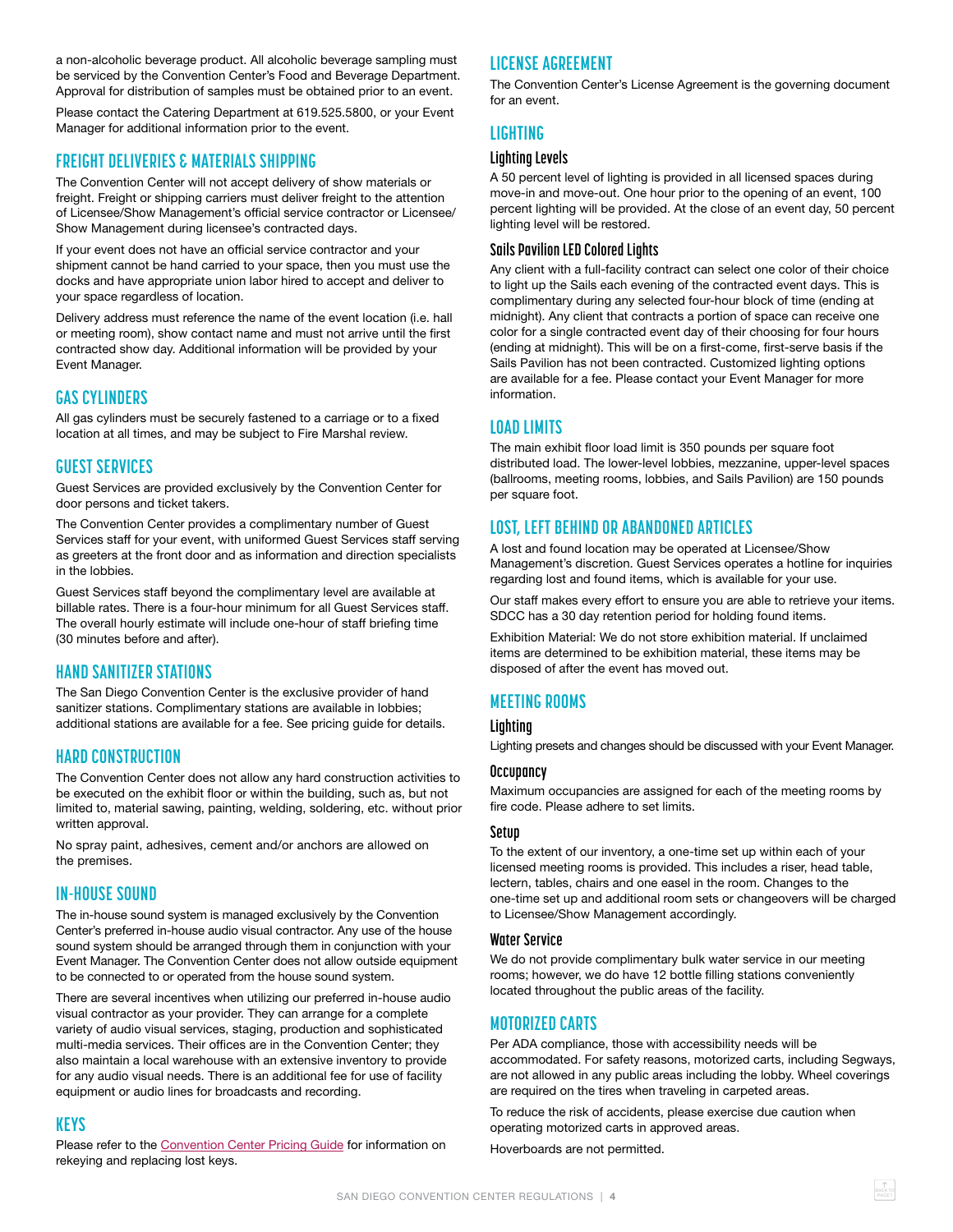# <span id="page-4-0"></span>**MOVE-IN AND MOVE-OUT**

Children under 18 years of age are not allowed on the show floor during move-in and move-out.

Closed toe shoes must be worn at all times in the exhibit halls and docks. No access will be granted to the exhibit halls or docks if the shoe policy is not followed. No open-toed footwear, sandals or flip flops allowed.

## **OPERABLE WALLS**

The Convention Center has operable walls in meeting rooms, ballrooms and exhibit halls. The walls separate leased spaces into a desired configuration. Once the walls are set per Licensee/Show Management's specifications, a charge will be incurred for any additional wall movement. Please allow sufficient time to meet your needs. Please note: Halls B2 and G cannot stand alone.

### **PARKING**

#### **Docks & Front Drive**

On-site parking permits are restricted for personal vehicles. Please see your Event Manager for additional assistance with parking requirements or for special arrangements.

#### **Public**

On-site private vehicle parking at the Convention Center is available in the underground 1,900-space garage through an outside parking management company, not controlled by the Convention Center. Daily rates apply. Note there is no overnight or 24-hour parking.

Off-site, private vehicle parking is also available at numerous parking lots located nearby.

### **PASSENGER PICK-UP/DROP-OFF ZONE**

The Convention Center provides a zone on the front drive for rideshare and cabs at Lobby A.

#### **PRICING INFORMATION**

The Convention Center Pricing Guide is provided to assist with the preparation of your event. Pricing and information regarding ancillary services are included. Pricing is subject to change.

# **PUBLIC SAFETY & EVENT SECURITY SERVICES**

#### **Dock & Front Drive Security**

Security Services has responsibility for and control of the dock areas for all move ins/outs and the front drive, including ride share and 5<sup>th</sup> Ave crowd control. SDCC provides staffing at these locations. SDCC Security staffing is billable at the prevailing published hourly rate. Please work with your Event Manager on security needs and requirements.

#### **Event Security Services**

The Convention Center maintains an approved list of qualified and pre-approved event security providers. Only providers on this list are permitted to work in the building. Contact your Event Manager for security requirements.

#### **Facility Public Safety**

Security Services retains control of all common areas including lobbies, docks and all perimeter areas on a 24-hour basis. Basic services are provided for security. Any additional services that you request in our controlled areas are at additional cost to Licensee/Show Management at the current billable rates.

The Convention Center reserves the right to eject disorderly persons or any person who is causing disruption to an event and/or the conduct of business.

#### **RECYCLING**

The Convention Center recycles paper, cardboard, plastic, wood pallets and more. Please contact your Event Manager for more details.

#### **RIGGING**

Only the in-house preferred audio visual services contractor and approved general services contractors who have a contract with the Convention Center to provide rigging services, are allowed to provide rigging services from the unistrut grid, identified structural steel grid and airwall track in the exhibit halls.

All rigging installations must be done under the supervision of a rigging supervisor who is certified through the Entertainment Services Technology Association's (ESTA) Entertainment Technician Certification Program (ETCP). The Convention Center rigging policy can be provided upon request.

#### **Limits**

- Production drape: When stage or back drape is not being hung from a truss, anything over 14' high or over 10' wide in continuous drape line must be tied off per seismic safety regulations.
- Decorator-provided drape or booth design elements: Tying off may be required depending on height, width and base. Please see your Event Manager for more detailed information.

### **SALES AND USE TAXES & LICENSES**

Please see your License Agreement.

# **SIGNAGE**

#### **Affixing Signage**

Graphic wall, door and window clings are allowed with prior approval by the Event Manager. All locations must be approved and plotted on a diagram prior to installation.

For carpet cling requests, please contact your Event Manager. Only certain materials are approved for usage.

Nothing may be taped, nailed, stapled, tacked or affixed to ceilings, walls, painted surfaces, fire sprinklers or fabric walls/air walls. It is the responsibility of Licensee/Show Management to inform your vendors, exhibitors, speakers and staff of the policy.

Check with your Event Manager for further information on appropriate displaying methods. Damages resulting from the improper use of these materials will be charged directly to Licensee/Show Management.

#### **Common Areas**

The desired use of any public, non-licensed area needs to be fully discussed with your Event Manager to determine the feasibility of the proposed use.

The areas adjacent to the escalators and common lobby/foyer/landing areas are not allocated to a particular event and are considered integral to maintaining the ingress/egress requirements necessary to facilitate overall building traffic. As a general rule, exits, restrooms, phones and other lobby specialty services, including amenities, can not be obstructed.

Options for registration and other common area uses should be explored with your Event Manager. Once space has been determined as appropriate and available, a floor plan outlining the proposed usage must be submitted for Fire Marshal approval at least six months in advance of load-in.

#### **Digital Signage**

Digital Conventions offers several digital signage options, including permanent locations on the lobby level as well as mobile units that can be placed in various locations throughout the public areas of the facility.

The permanent locations will include Convention Center messaging every ten rotations, while mobile units will only include such messaging when Licensee/Show Management does not utilize the units. Permanent locations may not be covered by clings, banners or other temporary structures.

Mobile units may only be used in the interior public areas of the facility, and placement of the units is subject to Event Manager and Fire Marshal approval. Please contact Digital Conventions at 877-359-3400.